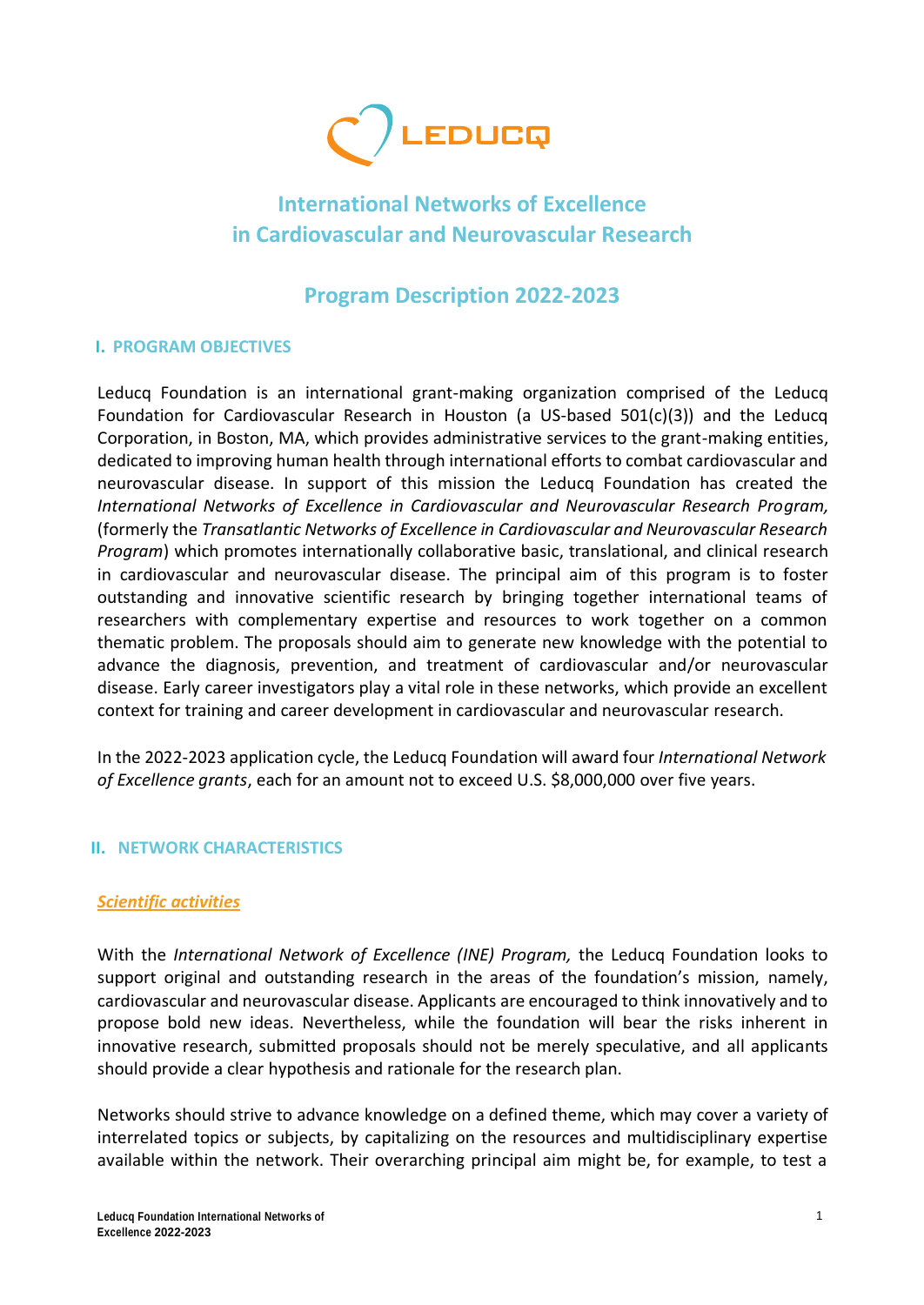specific hypothesis, to seek to understand a fundamental mechanistic question, to attempt a breakthrough on a particularly difficult research problem, or to propose a big new idea in cardiovascular or neurovascular research. Network activities should be oriented towards longterm goals, not at producing pre-defined results.

Leducq Foundation accepts applications in basic, translational, and clinical science, including collaborative "bench to bedside and back" programs. Applicants should aim for results that, at the conclusion of the five-year term, have the potential to advance the diagnosis, management, or prevention of human disease, consistent with the overall mission of the Leducq Foundation. For clarity, however, it is not obligatory that a basic science network program contain a translational component. Rather, it is sufficient that the outcome of the network program is expected to have translational potential that can be further developed by appropriate parties in academia or industry.

The selection committee will not generally look favorably on activities ordinarily best pursued by industry, such as high throughput chemical screening, or lead compound optimization.

## *Structure and organization*

Each network is built around an international research alliance involving two network coordinators, who must be located on different continents. Leducq Foundation recognizes the two coordinators as the leaders of, and representatives for, the network. The coordinators are jointly responsible for the design of the research program, the composition of the network, the execution of the research plan, the supervision of participating early career scientists, and the oversight and allocation of the budget. They are given considerable flexibility in their management of the network, and together, subject to the conditions of the research agreement, may modify the research program, make budgetary changes, and add or remove members from the network, over the course of the five-year term.

Each network includes other network members (the principal investigators who make up the network) who participate in the scientific program, and in the administration of the network, to varying degrees. Any Leducq investigator with an independent budget within the network program is considered a network member, and that member's affiliated institution must sign the research agreement before the member can receive funding. Non-funded investigators (not defined as network members) may also participate in network activities, and the Leducq Foundation does not require that their affiliated institution sign the research agreement for them to be permitted to do so, although network member institutions may want them to sign the intellectual property provisions of the agreement. Early-career investigators participate in the network research program under the supervision or support of one or more network members. The role of each network member is described in the application; it may vary over the duration of the term. As noted above, network membership is not fixed. Network members may be added to, or removed from, the network, as mutually agreed by the two coordinators, and approved by the Leducq Foundation.

#### *Collaboration and Integration*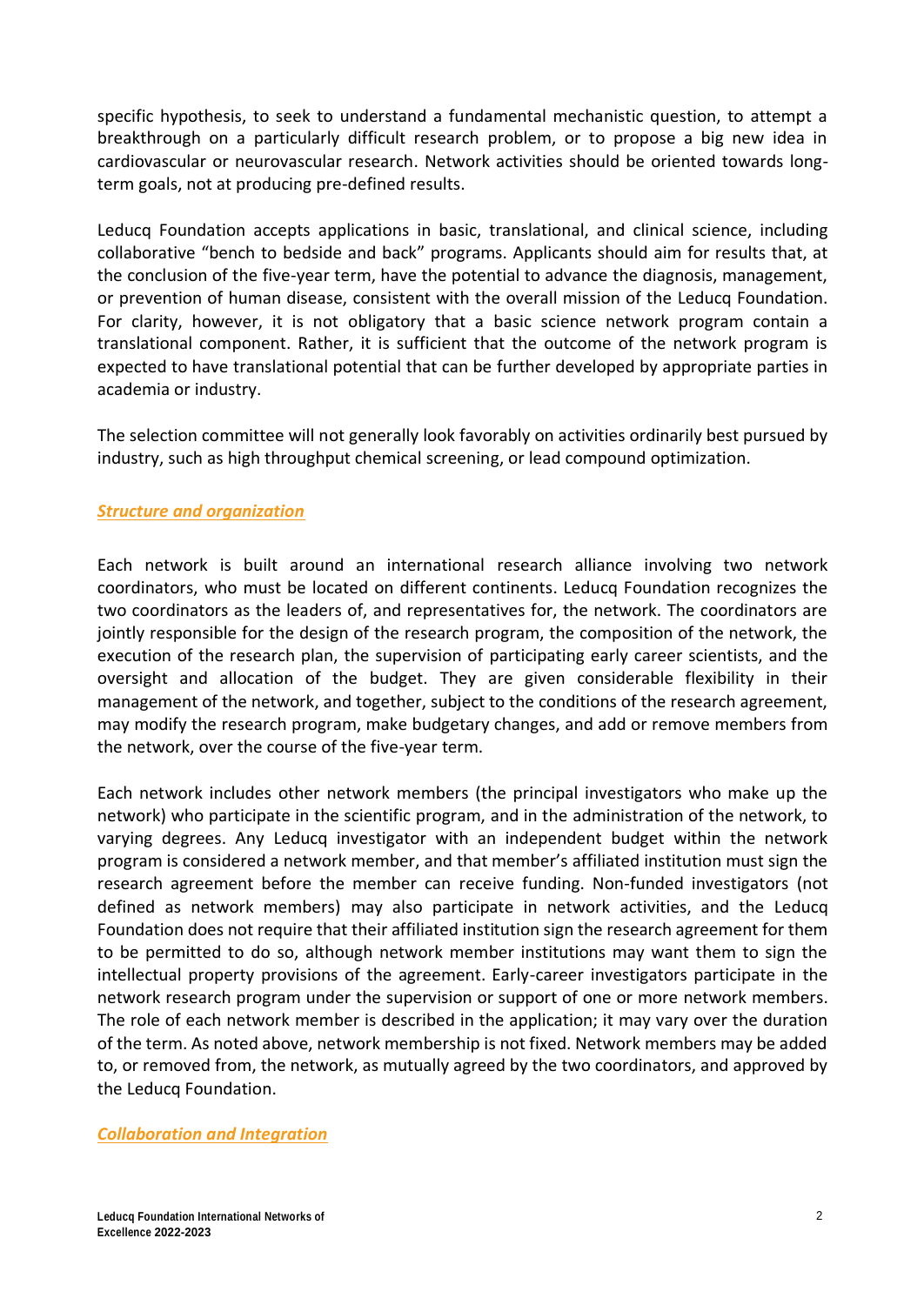Networks should be organized in such a way that the members chosen should clearly and demonstrably benefit from the international collaborative opportunities the network provides. The **added value of the collaborative effort** to the overall network scientific program is an important indicator of the network's potential, and is evaluated at the initial application and subsequently throughout the life of the network. **Interdisciplinary collaboration is particularly encouraged,** as, for example, the strategic inclusion into a Leducq network of an outstanding scientist who is new to cardiovascular/neurovascular research and brings vital new technology and perspectives.

It is not expected that every member of a network collaborates with every other member. Nonetheless, the network should make an effort to foster an environment where new and creative collaborative projects can take root and grow.

Leducq networks can provide advantages to members in a number of ways, including:

- o Bringing new approaches to old problems;
- o Catalyzing creativity through multidisciplinary interaction;
- o Increasing efficiency through the participation of members with complementary specialized skills;
- o Expanding access to resources, such as genetically modified animals, specialized techniques, supplies, equipment, etc.;
- o Allowing for the rapid testing of hypotheses in different model systems;
- $\circ$  Enhancing information sharing and communication, particularly with regard to virtual and interactive working methods, and access to databases of mutual interest;
- $\circ$  Promoting personnel exchange, especially for early-career investigators, over the short, medium and long term. Training positions may be made available to researchers from other network member institutions;
- $\circ$  Developing joint research infrastructures and adapting existing equipment for shared use;
- o Optimizing the use of support staff and associated personnel among members of the network.
- o Provide an enhanced training environment for early career investigators.

## *Size*

The size of the network may vary depending on the theme, on the type of research, and may not be determined fully at the outset. More important than the size of the network is the **rationale for the inclusion of the members**, and the case that is made for the collaborative benefit to be gained by their inclusion. At a minimum, a Leducq network should have three institutional members. As a general recommendation, **the total number of institutions should not be greater than six**, at which point the network becomes more difficult to manage. (For this purpose, INSERM units are considered separate institutions if they are at different universities and/or are administered by different INSERM *délégations régionales*.) Applicants proposing to include more than six institutions in the network should discuss directly how the administrative and governance challenges associated with a larger network will be addressed. **All network applicants must demonstrate in the application how the composition of the network advances the scientific objectives of the research program.**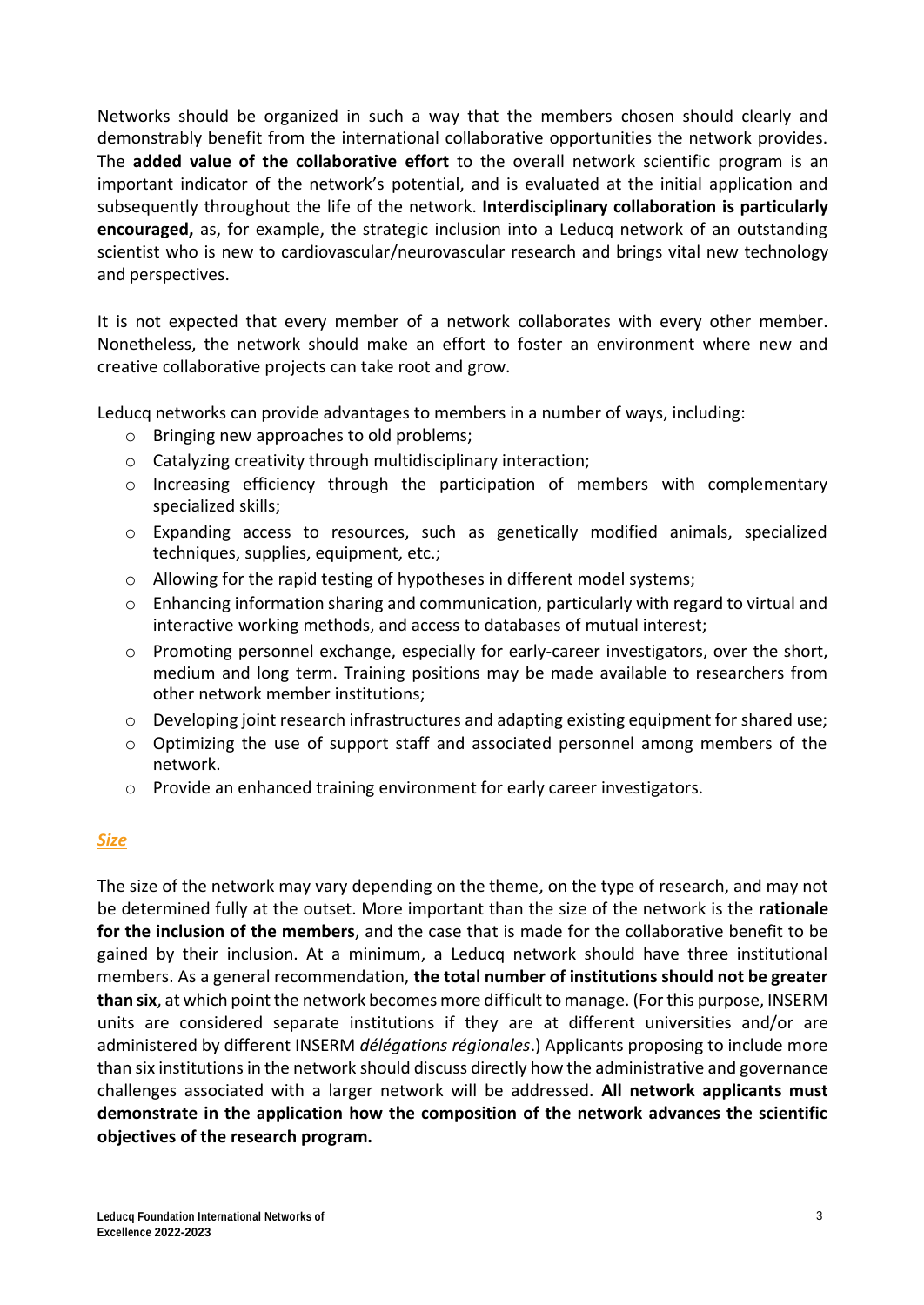#### **III. APPLICATION EVALUATION AND SELECTION**

#### *Application Process*

Leducq Foundation evaluates applications to the *International Networks of Excellence Program* in a two-stage process. Interested applicants must first submit a **letter of intent** describing the composition of the proposed network and the general research plan. The Leducq Foundation uses the web-based service provided by Altum [proposalCENTRAL](https://proposalcentral.com/) for the submission of all applications. Instructions for applicants, and information about the application process, are posted on the foundation's website, [www.flcq.org.](http://www.flcq.org/) The Leducq Foundation Scientific Advisory Committee (SAC) will review the letters of intent, and request a **full proposal** from a select number of network applicants, which in previous years has averaged 14 out of the approximately 70-80 letters of intent. Full proposals are then evaluated by the SAC at the spring meeting, and four per application cycle are recommended to the Board of Directors for funding.

#### *Eligibility*

Participants in a Leducq Foundation *International Network of Excellence Program (INEP)* must have expertise in cardiovascular or neurovascular disease, or a related field, and must be affiliated with an academic research center. The two Network Coordinators must be from different continents. In the consideration of continent boundaries, conventional geographic definitions will obtain. The *INEP* is open to investigators worldwide. Participation in a *Leducq International Network* is contingent upon the commitment of the participant's affiliated academic institution to abide by the financial and intellectual property provisions. Participants sign a customary research agreement which outlines the conditions of support, the powers of the coordinators to modify the program, and the responsibilities and accountability of network members.

International Network grants are not renewable. Members of concluding networks who wish to reapply with a team that consists of largely of the same participants, and with a theme similar to that of the existing network, are urged to present a new and original direction for research. All applications are considered on a *de novo* basis.

The Leducq Foundation has established the following rules for investigators who may wish to participate in multiple *Leducq Internationa*l *Networks*:

- o **Network coordinators** may not participate concurrently in any other Leducq network, in any capacity. Following the conclusion of the program of which they were the coordinators, they are ineligible to apply again to the *Internationa*l *Networks of Excellence Program* as a network coordinator, although they are eligible to participate as a member of another network. An exception is made for network members who, for whatever reason, have taken up the responsibility of network coordinator during the term of the network grant; they may apply to the foundation as the coordinator of a new network.
- o **Network members** may not participate in more than two *Leducq Internationa*l *Networks*  concurrently. (This rule applies only to the 5-year term of the grant, and not to the nocost extension period that networks may wish to pursue.)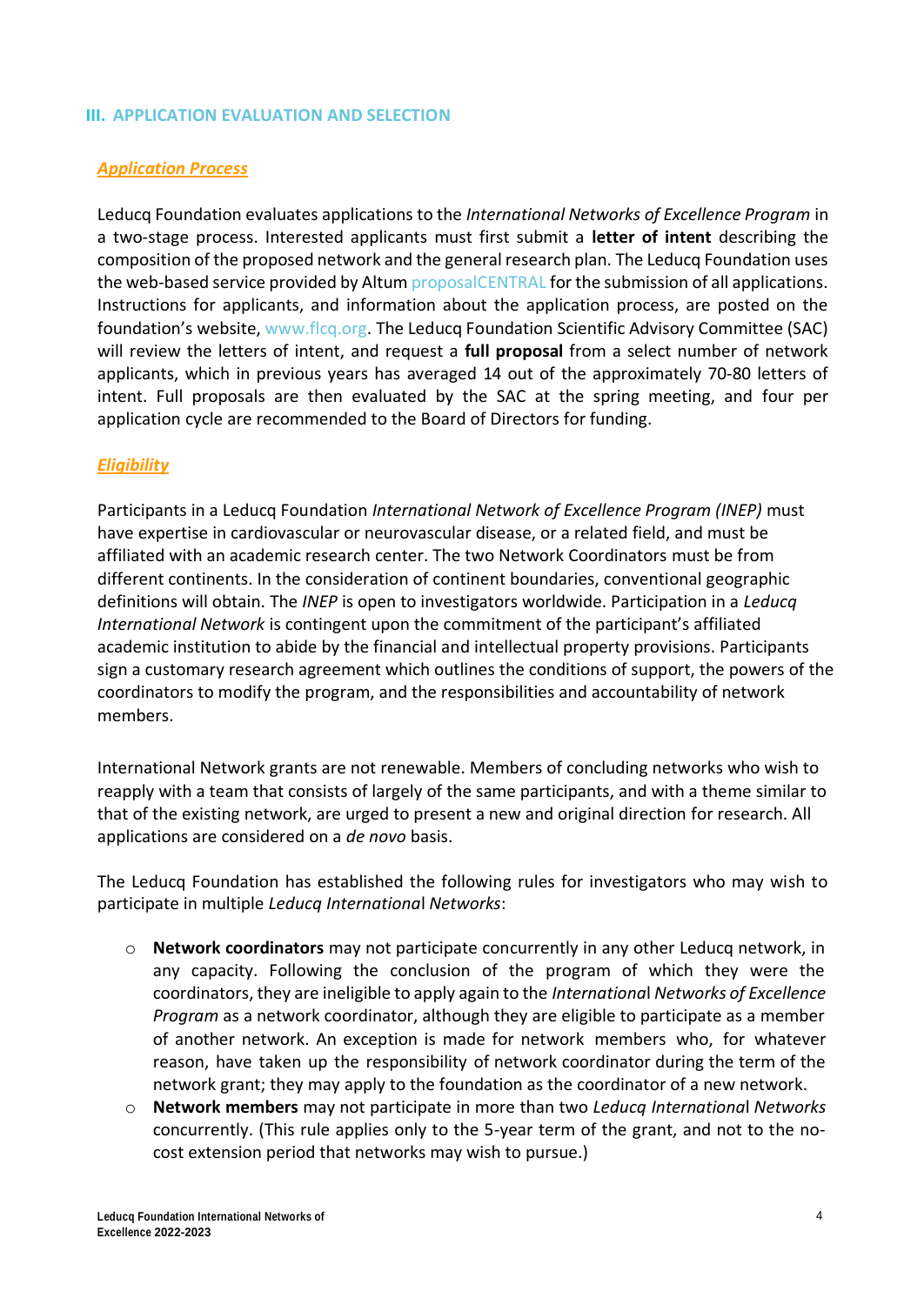**Investigators are not permitted to submit more applications in an application cycle than the number in which they are allowed to participate if all applications were successful.** Practically, this means that in any given year:

- $\circ$  Applicants for the role of coordinator cannot have their name on any other application submitted to the foundation.
- o A member of a current Leducq network, which is expected to continue the following year, can be included in only one application to the foundation.
- $\circ$  An investigator not currently participating in a Leducq network can submit a maximum of either one application where his/her role will be that of coordinator, or two applications for that of member.
- $\circ$  An investigator who is a member of two Leducq networks can participate in a network application only when one of the networks of which he/she is a member comes to the end of its five-year term.

## *Evaluation Criteria*

There are five general evaluation criteria employed by the Leducq Foundation in evaluating *Internationa*l *Network of Excellence* applications:

- **Science**:
	- o The quality of the scientific work proposed, including originality and level of innovation
	- o The long-term potential impact on human health
	- o appropriateness of the scientific theme for a network program
- **Network Members**:
	- $\circ$  The excellence of the network as a whole, of its members, as assessed based on the materials (publications, patents, international activities) provided by the applicants
	- o The inclusion of network members who are generally well-established investigators with a successful track record of independent research
- **Collaboration**:
	- $\circ$  The rationale for and added value of the collaborative network program
	- $\circ$  The extent and depth of the proposed collaborative effort, and of the participation of research members in the network
	- $\circ$  The capacity to form new and creative collaborative alliances: interdisciplinary collaboration is encouraged

## • **Early-career Investigators**:

 $\circ$  The proposed plan for the role and participation of early-career (up to and including recently appointed faculty) investigators in the network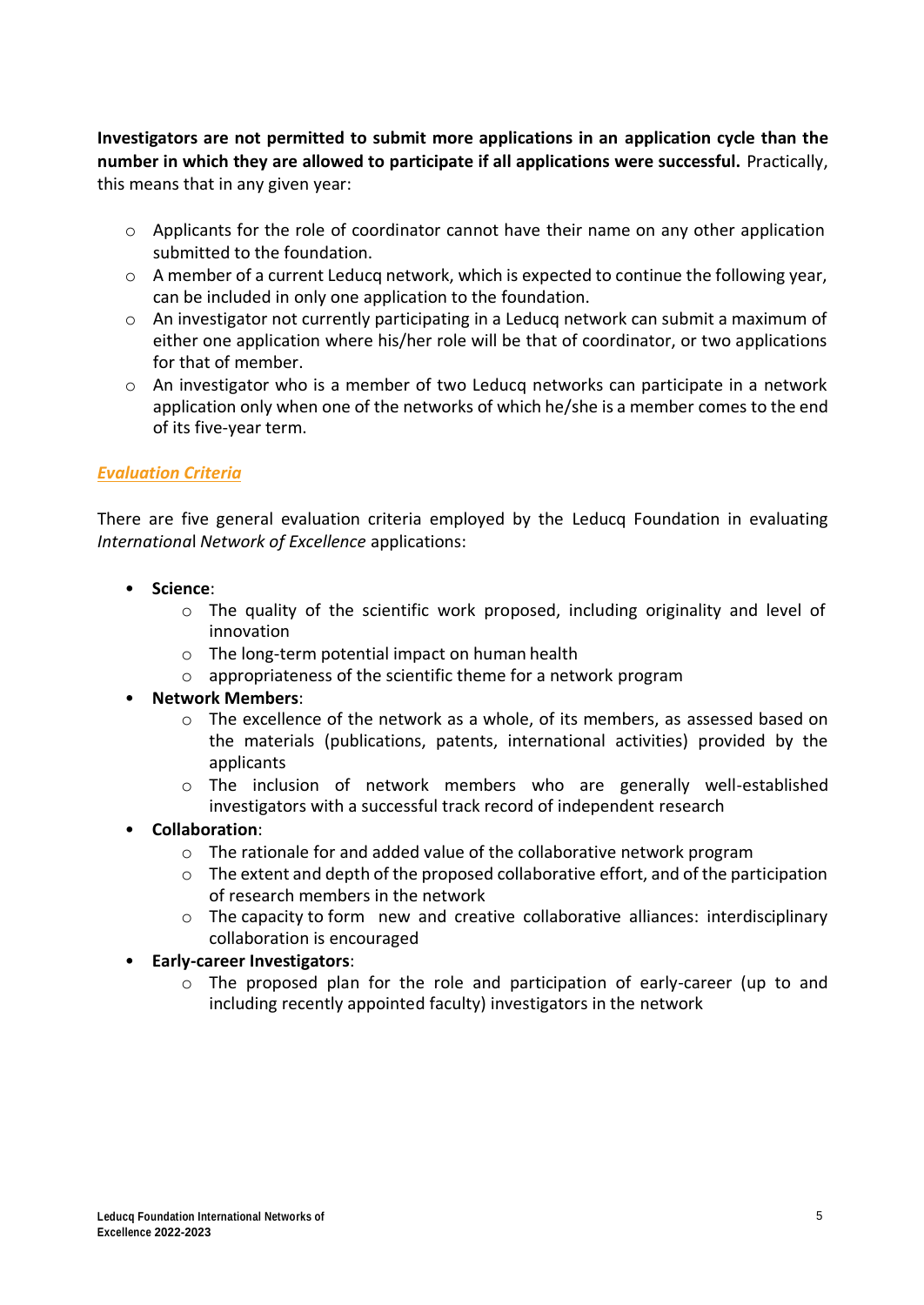- $\circ$  The commitment of time and resources of the network and its members to the training and promotion of early career investigators within the network program
- **Feasibility**:
	- $\circ$  The capacity of the network to implement its joint program of activities successfully, in terms of resources, composition, and administrative experience and ability

#### **IV. IMPLEMENTATION**

*Flexibility, autonomy, and accountability*

Networks are granted a high degree of flexibility and autonomy in the implementation of their joint program of activities, including:

- o Discretion in network structure and governance
- o Capacity to modify the research program
- o Ability to reallocate financial resources

Smaller changes can be effected without prior notification; significant changes in the scientific direction of the program, the composition of the network members, or the budget, are possible, but require Leducq Foundation approval.

Some part of the funds available under the grant will be designated at the outset as uncommitted, with the coordinators determining how they should be used as work progresses.

Face-to-face meetings are vital to the success of the network collaborative enterprise. Networks should plan to meet at least twice per year throughout the duration of the grant.

Network coordinators are accountable for the progress made by the network on its research aims. The foundation will conduct formal reviews over the course of the five- year term, and can terminate support in the event of significant problems (See section VI. *Leducq Foundation Oversight*).

## **V. CONTRACTUAL AND FINANCIAL ARRANGEMENTS**

#### *Research Agreements*

Participants in an International Network program sign a customary research agreement. [The](http://fondationleducq.insightful.design/wp-content/uploads/2019/05/4.-FLCQ-Summary-of-Material-Terms_RA-5.30.19-MOC.docx)  [Summary of Material Terms](http://fondationleducq.insightful.design/wp-content/uploads/2019/05/4.-FLCQ-Summary-of-Material-Terms_RA-5.30.19-MOC.docx) outlines the conditions of support, the powers of the coordinators to modify the program, and the responsibilities and accountability of network members. A draft of the FLCR Research Agreement will be distributed to each network shortly after grant awards are announced.

#### *Financial arrangements*

Networks are awarded up to U.S. \$8,000,000 over 5 years. Payments are made to participating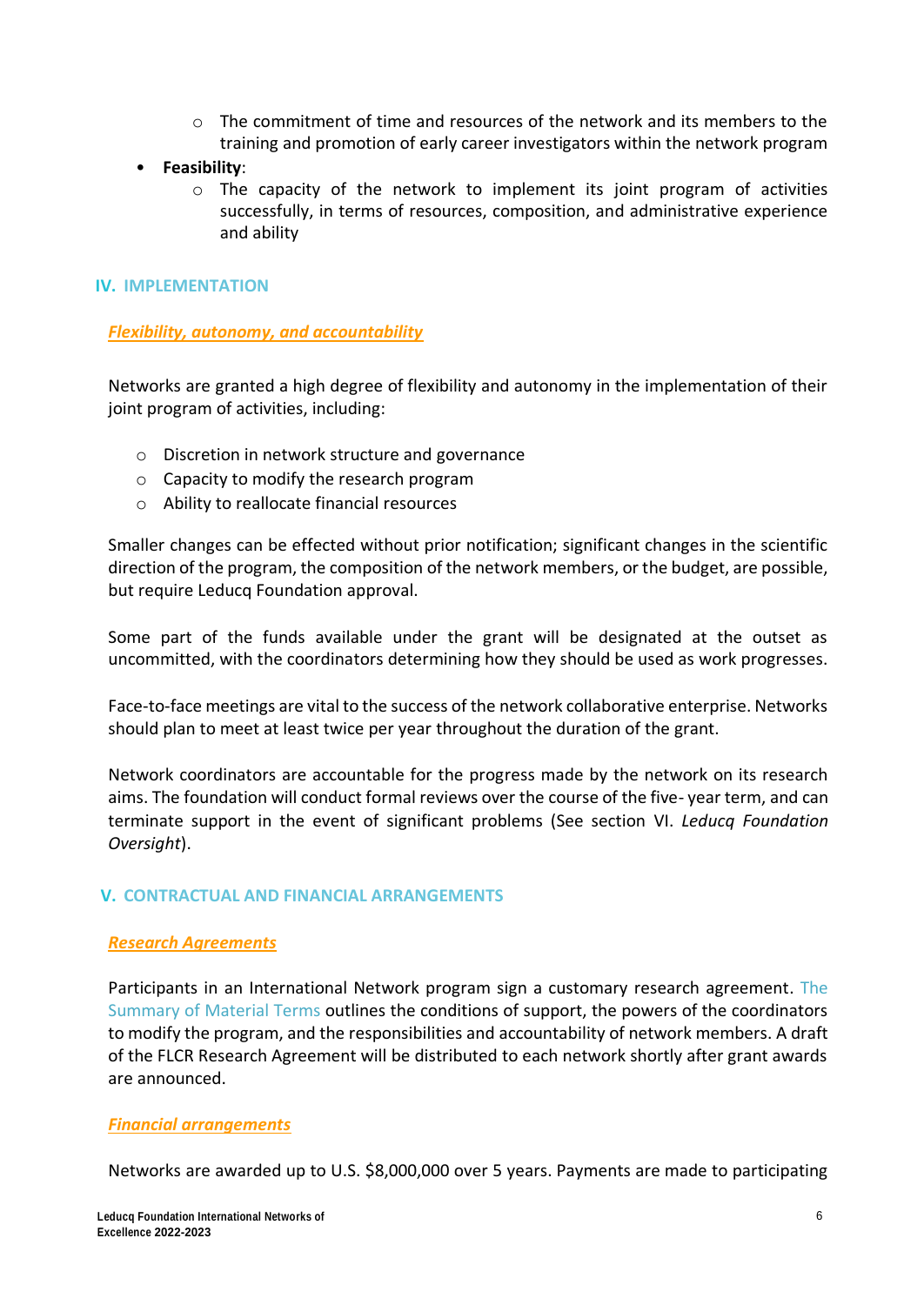institutions quarterly in arrears.

Leducq networks can choose to have funds distributed evenly over 5 years. It is also possible to request for a graduated distribution. The Leducq Foundation makes these decisions on a caseby-case basis.

*Networks with any unspent funds remaining at the conclusion of the five-year grant may request a no-cost extension for up to one year, which will be granted at the foundation's discretion.*

Budgets should be justified based upon the extent to which funds are needed to develop the network and its research program. Leducq Foundation funding should not be the sole source of support for the research program; indeed, it is important that applicants be able to demonstrate other competitive peer review funding sources for some of the basic research. It is expected that Leducq Foundation funding will be used in large part, though not exclusively, to create and support the network. *The commitment to early-career investigators demonstrated in the budget will figure importantly in the evaluation process, and applications with budgets weighted disproportionately to paying salaries of senior investigators will be viewed unfavorably.*

Leducq Foundation funding cannot be used for the following:

- o Work that has been completed or is near completion;
- o Duplicate funding for any activity;
- o Construction or infrastructure projects;
- o Supporting research at a for-profit company.

At the time of the submission of the full proposal, coordinators will submit a detailed budget in U.S. dollars using the Budget Template. Should the application be successful, all institutional budgets will be converted into the local currency, using a favorable rate of exchange to be provided by the Leducq Foundation. The Leducq Foundation may request additional clarification or line item changes. One research center will assume primary responsibility for the financial organization of the grant. This center will submit quarterly financial reports to the foundation. Grant payments are made directly by the Leducq Foundation to each institutional member, by wire transfer, in the local currency.

#### **VI. LEDUCQ FOUNDATION OVERSIGHT**

Network coordinators are responsible for submitting progress reports to the Leducq Foundation, on a regular basis. These reports (templates for each of these reports can be found on the website), the contents of which are described in the *Research Agreement*, includes, among other items, a summary of the scientific work completed to date, a statement of expenditures for the term, plans for future work, and proposals for changes to the budget.

Leducq Foundation will:

- $\circ$  Formally review the progress of the scientific work and the management of the network;
- o Monitor the finances of the network through quarterly reports;
- $\circ$  Consider changes to the original research design and budget in a timely fashion;